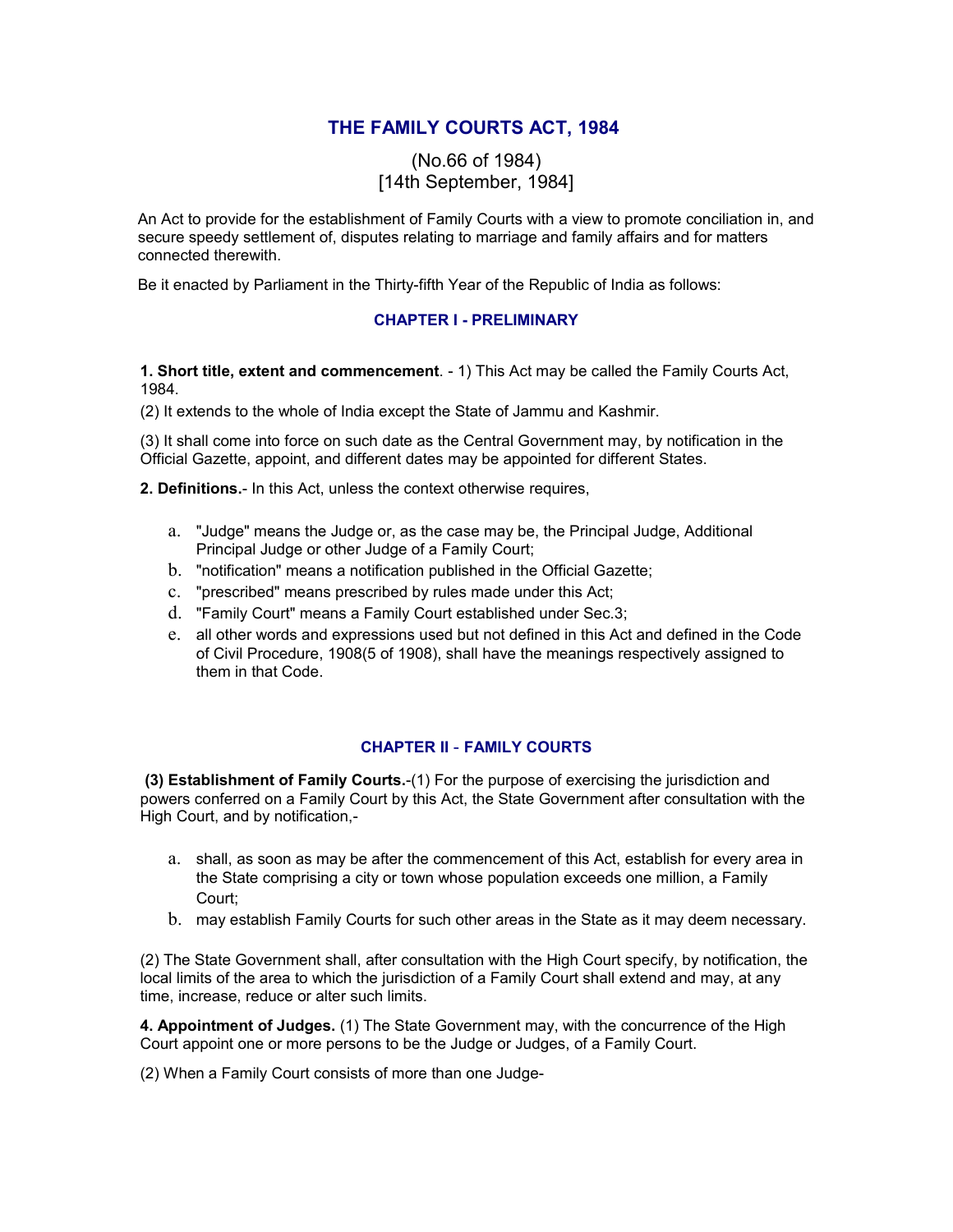- a. each of the Judges may exercise all or any of the powers conferred on the Court by this Act or any other law for the time being in force;
- b. the State Government may, with the concurrence of the High Court, appoint any of the Judges to be the Principal Judge and any other Judge to be the Additional Principal Judge;
- c. the Principal Judge may, from time to time, make such arrangements as he may deem fit for the distribution of the business of the Court among the various Judges thereof;
- d. the Additional Principal Judge may exercise the powers of the Principal Judge in the event of any vacancy in the office of the Principal Judge or when the Principal Judge is unable to discharge his functions owing to absence, illness or any other cause.

(3) A person shall not be qualified for appointment as a Judge unless he-

- a. has for at least seven years held a Judicial office in India or the office of a member of a tribunal or any post under the Union or a State requiring special knowledge of law; or
- b. has for at least seven years been an advocate of a High Court or of two or more such Courts in succession; or
- c. Possesses such other qualification as the Central Government may. with the concurrence of the Chief Justice of India, prescribe.

(4) In selecting persons for appointment as Judges-

- a. every endeavour shall be made to ensure that persons committed to the need to protect and preserve that institution of marriage and to promote the welfare of children and qualified by reason of their experience and expertise to promote the settlement of disputes by conciliation and counseling are selected; and
- b. preference shall be given to women.

(5) No person shall be appointed as or hold the office of, a Judge of a Family Court after he has attained the age of sixty-two years.

(6) No salary or honorarium and other allowances payable to, and the other terms and conditions of service of, a Judge shall be such as the State Government may, in consultation with the High Court, prescribe.

**5. Association of social welfare agencies, etc.**-The State Government may, in consultation with the High Court, provide. by rules, for the association, in such manner and for such purposes and subject to such conditions as may be specified in the rules, with a Family Court of-

- a. institutions or organisations engaged in social welfare or the representatives thereof;
- b. persons professionally engaged in promoting the welfare of the family;
- c. persons working in the field of social welfare; and
- d. any other person whose association with a Family Court would enable it to exercise its jurisdiction more effectively in accordance with the purposes of this Act.

**6. Counsellors, officers and other employees of Family Courts.** -(1) The State Government shall, in consultation with the High Court, determine the number and categories of counsellors, officers and other employees required to assist a Family Court in the discharge of its functions and provide the Family Court with such counsellors, officers and other employees as it may think fit.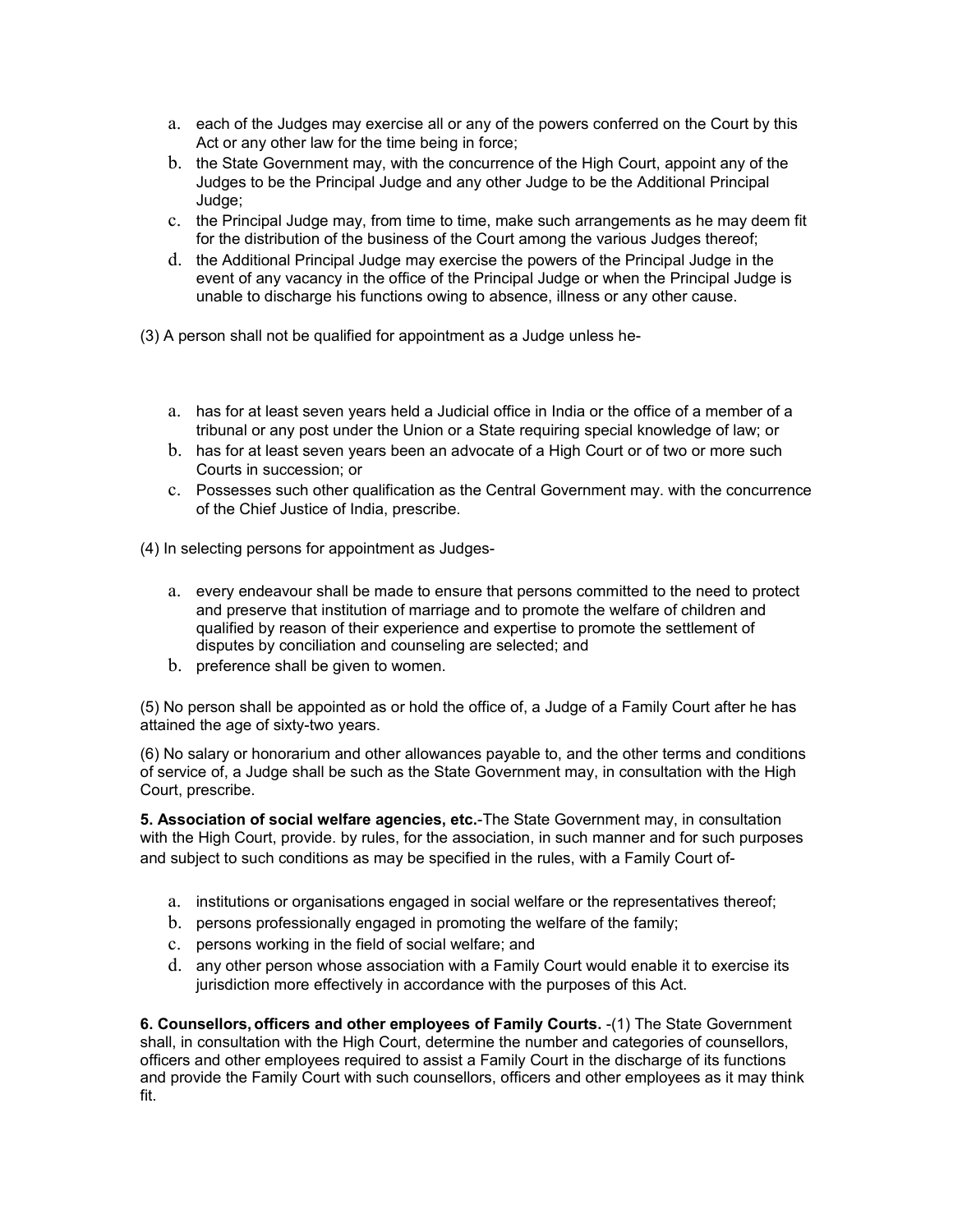(2) The terms and conditions of association of the counsellors and the terms and conditions of service of the officers and other employees. referred to in sub-section (1), shall be such as may be specified by rules made by the State Government.

## **CHAPTER III - JURISDICTION**

**7. Jurisdiction.** - (1) Subject to the other provisions of this Act, a Family Court shall-

- a. have and exercise all the jurisdiction exercisable by any district Court or any subordinate Civil Court under any law for the time being in force in respect of suits and proceedings of the nature referred to in the Explanation; and
- b. be deemed, for the purposes of exercising such jurisdiction under such law, to be a district Court or, as the case may be. such subordinate Civil Court for the area to which the jurisdiction of the Family Court extends.

Explanation -The suits and proceedings referred to in this subsection are suits and proceedings of the following nature, namely:

- a. a suit or proceeding between the parties to a marriage for decree of a nullity marriage (declaring the marriage to be null and void or, as the case may be, annulling the marriage) or restitution of conjugal rights or judicial separation or dissolution of marriage;
- b. a suit or proceeding for a declaration as to the validity of a marriage or as to the matrimonial status of any person;
- c. a suit or proceeding between the parties to a marriage with respect to the property of the parties or of either of them;
- d. a suit or proceeding for an order or injunction in circumstances arising out of a marital relationship;
- e. a suit or proceeding for a declaration as to the legitimacy of any person;
- f. a suit or proceeding for maintenance;
- g. a suit or proceeding in relation to the guardianship of the person or the custody of, or access to, any minor.

(2) Subject to the other provisions of this Act a Family Court shall also have and exercise;

- a. the jurisdiction exercisable by a Magistrate of the first class under Chapter IX (relating to order for maintenance of wife, children and parents) of the Code of Criminal Procedure, 1973 (2 of 1974); and
- b. such other jurisdiction as may be conferred on it by any other enactment

### **8. Exclusion of jurisdiction and pending proceedings.** -Where a Family Court has been established for any area:

- a. no district Court or any subordinate Civil Court referred to in sub-section (1) of Sec. 7 shall, in relation to such area, have or exercise any jurisdiction in respect of any suit or proceeding of the nature referred to in the Explanation to that sub-section;
- b. no Magistrate shall, in relation to such area, have or exercise any jurisdiction or powers under Chapter IX of the C9de of Criminal Procedure, 1973 (2 of 1974);
- c. every suit or proceeding of the nature referred to in the Explanation to sub-section (1) of Sec. 7 and every proceeding under Chapter IX of the Code of Criminal Procedure, 1973(2 of 1974)-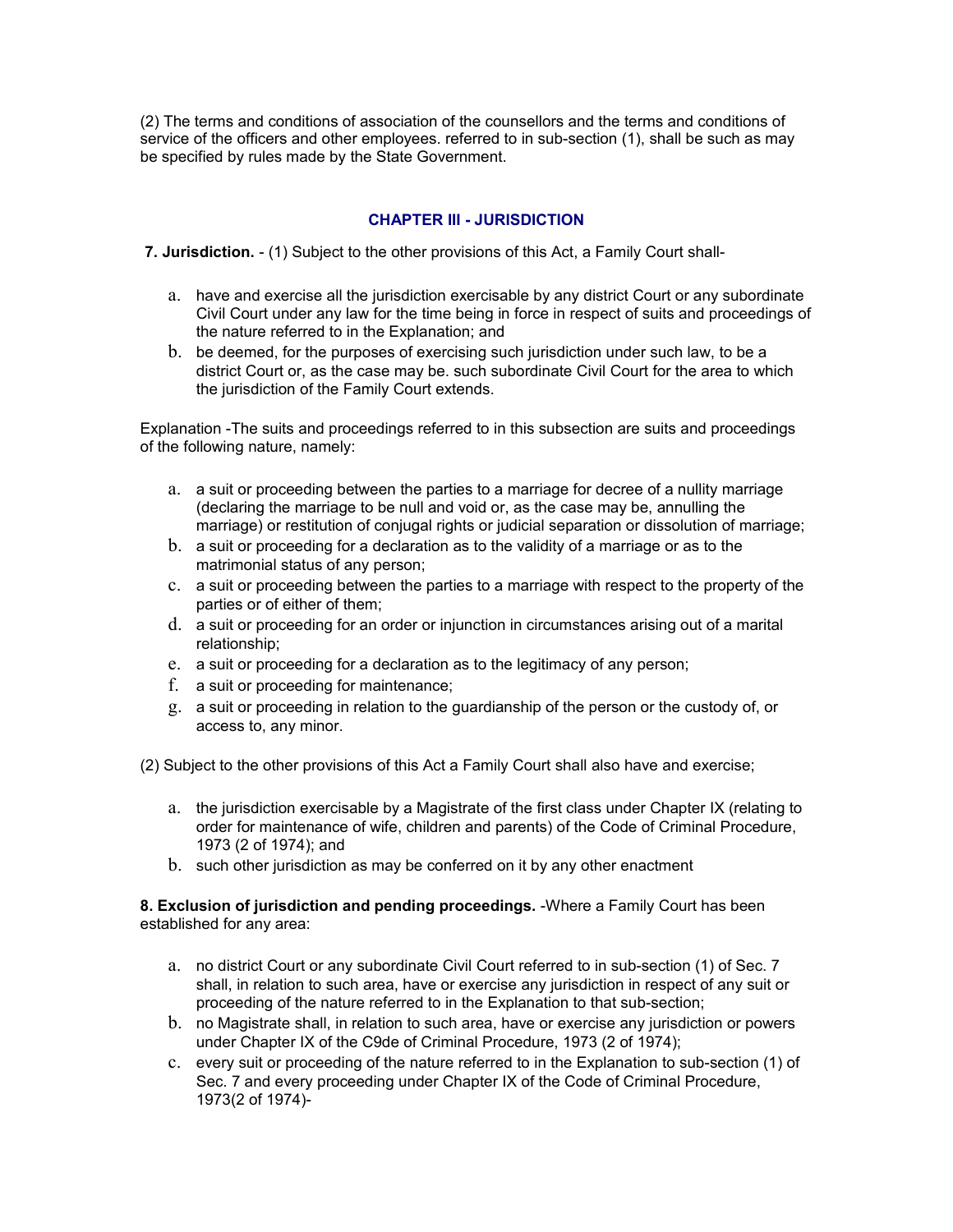( i ) which is pending immediately before the establishment or such Family Court before district Court or subordinate Court referred to in that sub-section or, as the case may be, before any Magistrate under the said Code; and

( ii ) which would have been required to be instituted or taken before or by such Family Court if, before the date on which such suit or proceeding was instituted or taken, this Act has come into force and such Family Court had been established,

shall stand transferred to such Family Court on the date on which it is established;

### **CHAPTER IV - PROCEDURE**

**9. Duty of Family Court to make efforts for settlement.** -(1) In every suit or proceeding, endeavour shall be made by Family Court in the first instance, where it is possible to do so consistent with the nature and circumstances of the case, to assist and persuade the parties in arriving at a settlement in respect of the subject-matter of the suit or proceeding and for this purpose a Family Court may, subject to any rules made by the High Court, follow such procedure as it may deem fit.

(2) If, in any suit or proceeding, at any stage, it appears to the Family Court that there is a reasonable possibility of a settlement between the parties. the Family Court may adjourn the proceedings for such period, as it thinks fit to enable attempts to be made to effect such a settlement.

(3) The power conferred by sub-section (2) shall be in addition to, and not in derogation of, any other power of the Family Court. to adjourn the proceedings.

**10. Procedure generally.**-(1) Subject to the other provisions of this Act and rules, the provisions of the Code of Civil Procedure, 1908(5 of 1908), and of any other law for the time being in force shall apply to the suits and proceedings other than the proceedings under Chapter IX of the Code of Criminal Procedure, 1973(2 of 1974), before a Family Court and for the purpose of the said provisions of the Code, a Family Court shall be deemed to be a Civil Court and shall have all the powers of such Court.

(2) Subject to the other provisions of this Act and the rules, the provisions of the Code of Criminal Procedure, 1973 (2 of 1974), or the rules made thereunder, shall apply to the proceedings under Chapter IX of the Code before a Family Court.

(3) Nothing in sub-section (1) or sub-section (2) shall prevent a Family Court from laying down its own procedure with a view to arrive at a settlement in respect of the subject-matter of the suit or proceedings or at the truth of the facts alleged by the one party and denied by the other.

**11. Proceedings to be held in camera.**-In every suit or proceedings to which the Act applies, the proceedings may be held in camera if the Family Court so desires and shall be so held if either party so desires.

**12. Assistance of medical and welfare experts.**-In every suit or proceedings, it shall be open to a Family Court to secure the services of a medical expert or such person (preferably a woman where available), whether related to the parties or not, including a person professionally engaged in promoting the welfare of the family as the Court may think fit, for the purposes of assisting the Family Court in discharging the functions imposed by this Act.

**13. Right to legal representation.**-Notwithstanding anything contained in any law, no party to a suit or proceeding before a Family Court shall be entitled, as of right to be represented by a legal practitioner:

Provided that if the Family Court considers it necessary in the interest of justice, it may seek the assistance of a legal expert as *amicus curiae.*

**14. Application of Indian Evidence Act, 1872.**-A Family Court may receive as evidence any report, statement, documents, information or matter that may, in its opinion. assist it to deal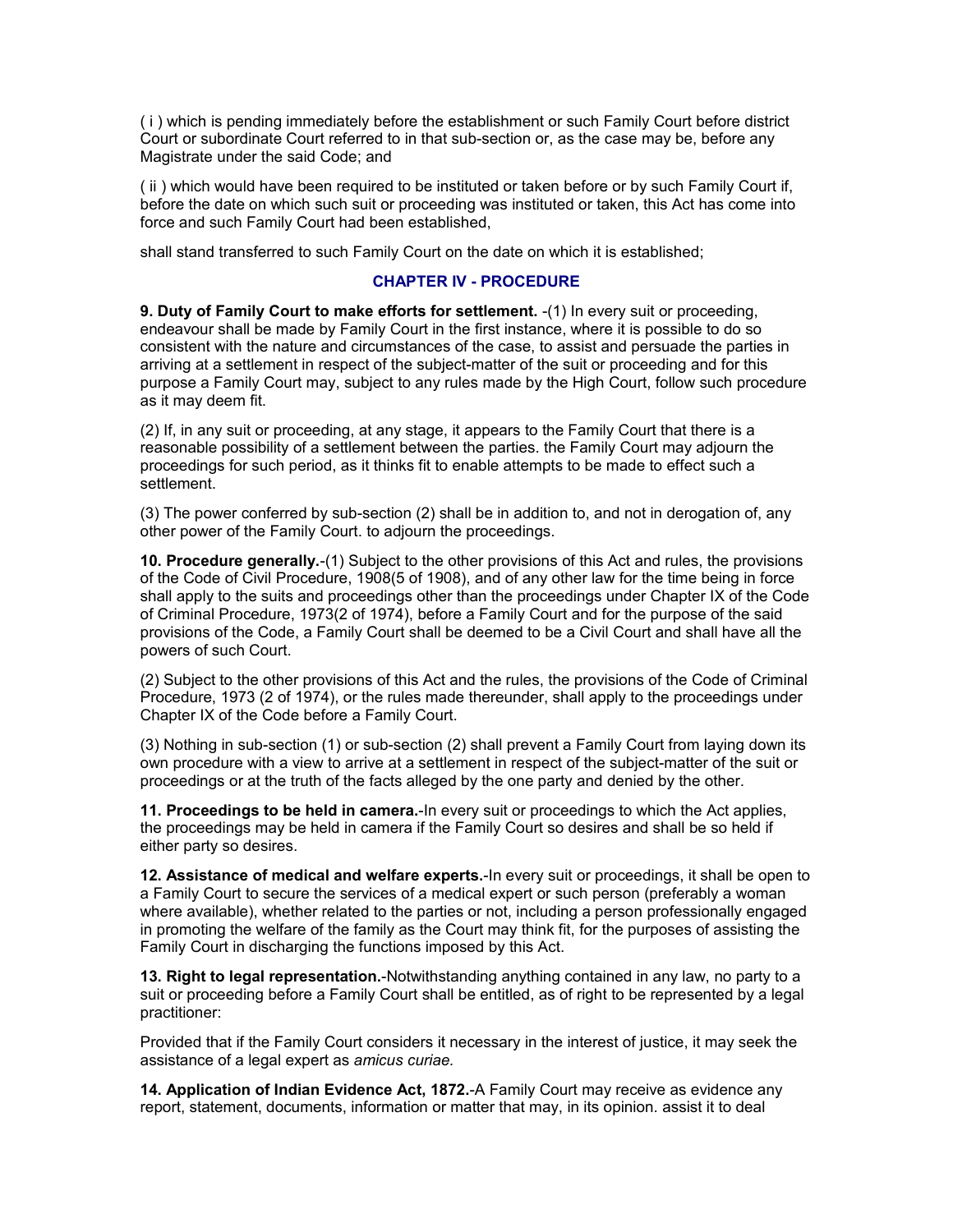effectually with a dispute, whether or not the same would be otherwise relevant or admissible under the Indian Evidence Act, 1872 (1 of 1872).

**15. Record of oral evidence.**-In suit or proceedings, before a Family Court, it shall not be necessary to record the evidence of witnesses at length, but the Judges as the examination of each witness proceeds, shall, record or cause to be recorded, a memorandum of the substance of what the witness deposes, and such memorandum shall be signed by the witness and the Judge and shall form part of the record.

**16. Evidence of formal character on affidavit.**-(1) The evidence of any person where such evidence is of a formal character, may be given by affidavit and may subject to all just exceptions, be read in evidence in any suit or proceeding before a Family Court.

(2) The Family Court may, if it thinks fit, and shall, on the application of any of the parties to the suit or proceeding summon and examine any such person as to the facts contained in his affidavit.

**17. Judgment. -**Judgment of a Family Court shall contain a concise statement of the case, the point for determination, the decision thereon and the reasons for such decision.

**18. Execution of decrees and orders.** -(1) A decree or an order (other than an order under Chapter Ix of the Code of Criminal Procedure, 1973, (2 of 1974), passed by a Family Court shall have the same force and effect as a decree or order of a Civil Court and shall be executed in the same manner as is prescribed by the Code of Civil Procedure, 1908 (5 of 1908), for the execution of decrees and orders.

(2) An order passed by a Family Court under Chapter IX of the Code of Criminal Procedure 1973, (2 of 1974), shall be executed in the manner prescribed for the execution of such order by that Code.

(3) A decree or order may be executed either by the Family Court which passed it or by the other Family Court or ordinary Civil Court to which it is sent for execution.

#### **CHAPTER V - APPEALS AND REVISIONS**

**19. Appeal.** -(1) Save as provided in sub-section (2) and notwithstanding anything contained in the Code of Civil Procedure, 1908(5 of 1908), or in the Code of Criminal Procedure, 1973 (2 of 1974), or in any other law, an appeal shall lie from every judgment or order, not being an interlocutory order of a Family Court to the High Court both on facts and on law.

(2) No appeal shall lie from a decree or order passed by the Family Court with the consent of the parties or from an order passed under Chapter Ix of the Code of Criminal Procedure, 1973 (2 of 1974):

Provided that nothing in this sub-section shall apply to any appeal pending before a High Court or any order passed under Chapter IX of the Code of Criminal Procedure, 1973 (2 of 1974), before the commencement of the Family Courts (Amendment) Act, 1991.

(3) Every appeal under this section shall be preferred within a period of thirty days from the date of the judgment or order of a Family Court.

(4) The High Court may, of its own motion or otherwise, call for and examine the record of any proceeding in which the Family Court situate within its jurisdiction passed an order under Chapter IX of the Code of Criminal Procedure, 1973 (2 of 1974) for the purpose of satisfying itself as to the correctness, legality or propriety of the order, not being an interlocutory order, and as to the regularity of such proceeding.

(5) Except as aforesaid, no appeal or revision shall lie to any Court from any judgment, order or decree of a Family Court.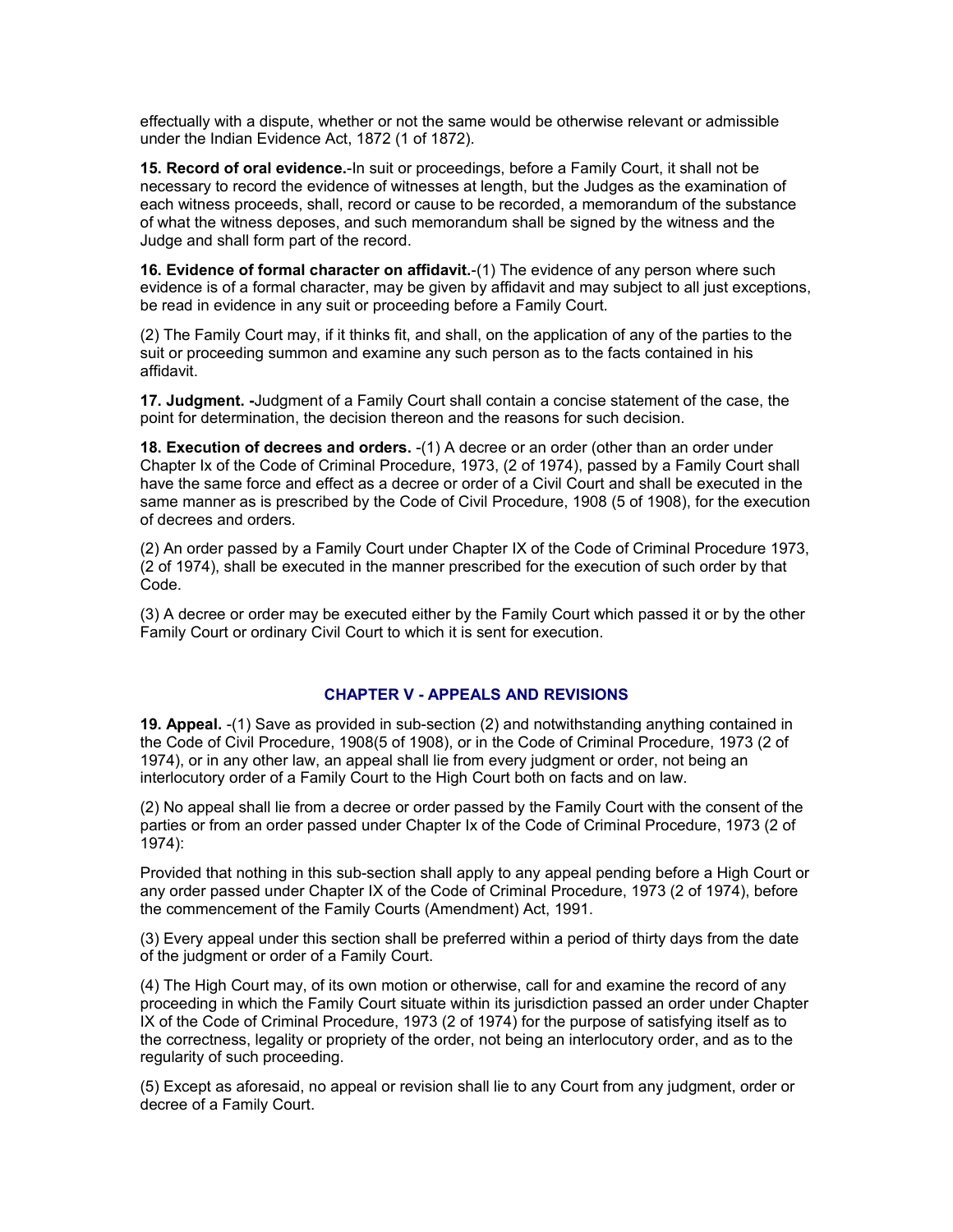(6) An appeal referred under sub-section (1) shall be heard by a Bench consisting of two or more Judges.

### **CHAPTER VI - MISCELLANEOUS**

**20. Act to have overriding effect.**-The provisions of this Act shall] have effect notwithstanding anything inconsistent therewith contained in any other law for the time being in force or in any instrument having effect by virtue of any law other than this Act.

**21. Power of High Court to make rules.**-(1) The High Court may, by notification in the Official Gazette, make such rules as it may deem necessary for carrying out the purposes of this Act.

(2) In particular. and without prejudice to the generality of the foregoing power, such rules may provide for all or any of the following matters namely:

- a. normal working hours of Family Courts and holding of sittings of Family Courts on holidays and outside normal working hours;
- b. holding of sittings of Family Courts at places other than the ordinary places of sitting:
- c. efforts which may be made by, and the procedure which may be followed by, a Family Court for assisting and persuading parties to arrive at a settlement.

**22. Power of the Central Government to make rules.** -(1) The Central Government may, with the concurrence of the Chief Justice of India, by notification, make rules prescribing the other qualifications for appointment of a Judge referred to in Cl.(c) of sub-section (3) of Sec.4.

(2) Every rule made under this Act by the Central Government shall be laid, as. Soon as may be after it is made. before each House of Parliament, while it is in session, for a total period of thirty days which may be comprised in one session or in two or more successive sessions and if, before the expiry of the session immediately following the session or the successive sessions aforesaid, both Houses agree in making any modification in the rule or both Houses agree that the rule should not be made, the rule shall thereafter have effect only in such modified form or of no effect, as the case may be; so, however, that any such modification or annulment shall be without prejudice to the validity of anything previously done under that rule.

**23. Power of the State Government to make rules.** -(1) The State Government may, after consultation with the High Court, by notification make rules for carrying out the purposes of this Act.

(2) In particular and without prejudice to the generality of the provisions of sub-section (1), such rules may provide for all or any of the following matters, namely:

- a. the salary or honorarium and other allowances payable to, and the terms and conditions of Judges under sub-section (6) of Sec. 4;
- b. the terms and conditions of association of counsellors and the terms and conditions of service of the officers and other employees referred to in Sec. 6;
- c. payment of fees and expenses (including travelling expenses) of medical and other experts and other persons referred to in Sec. 12 out of the revenues of the State Government and the scales of such fees and expenses;
- d. payment of fees and expenses to legal practitioners appointed under Sec. 13 as *amicus curiae* out of the revenues of the State Government and the scales of such fees and expenses;
- e. any other matter which is, required to be, or may be, prescribed or provided for by rules.